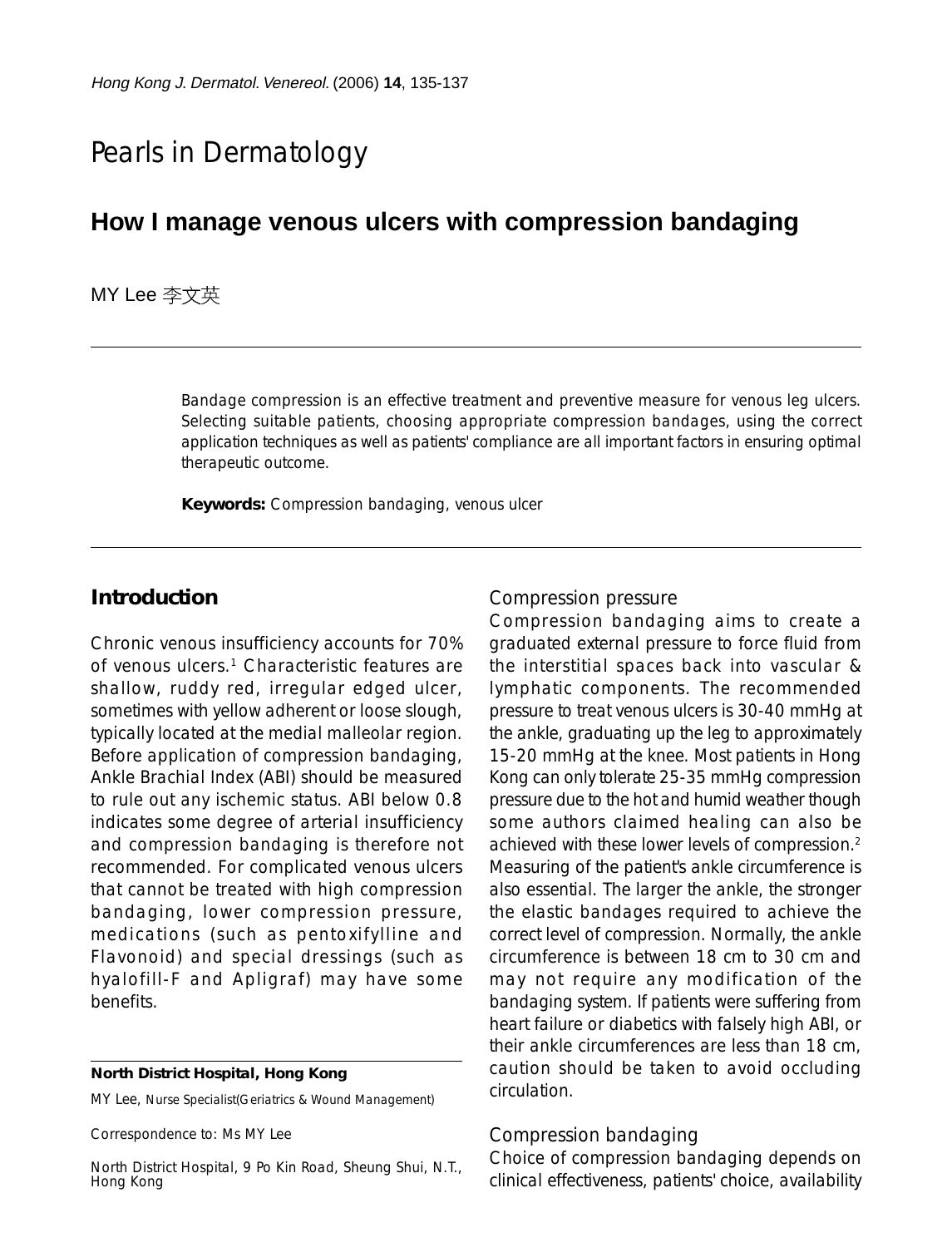of products, local protocols and guidelines, knowledge and skills in application and cost effectiveness in overall management. Products for lower compression include straight tubular elastic type products (Tubrigrip), graduated tubular elastic type products and Elset. High compression bandaging products include four-layer bandages, multiple-layer bandages, short-stretch bandages and compression hosiery. All these are available in Hong Kong. All manufacturers have a clear classification system (Table 1).3,4

### *Application techniques of high compression bandaging are as follows (Figures 1-7):*

- 1. Before application of high compression bandaging, the patients should rest with leg elevation or bed rest for at least 15 minutes.
- 2. Apply padding (e.g. cotton gauze roll) for bony prominences, fragile skin and protruded varicose veins. Foam or high absorptive dressings are recommended to avoid extra pressure over the ulcerated area and to prevent exudate leakage.

|  |  |  |  | Table 1. Compression pressure in various compression products |
|--|--|--|--|---------------------------------------------------------------|
|  |  |  |  |                                                               |

| Lower compression products    | Four-layer bandages     | <b>Compression hosiery</b> |  |  |
|-------------------------------|-------------------------|----------------------------|--|--|
| Tubrigrip: $\sim$ 6 mmHg      | Class 3a: 14-17 mmHg    | Class 1: $14-17$ mmHq      |  |  |
| Graduated elastic: 18-24 mmHg | Class 3b: 18-24 mmHg    | Class 2: 18-24 mmHq        |  |  |
| Elset: $\sim$ 17 mmHg         | Class 3c: 25-33 mmHg    | Class 3: 25-33 mmHg        |  |  |
|                               | Class 3d: up to 60 mmHg |                            |  |  |



**Figure 1.** Venous ulcer.



**Figure 3.** Padding.



**Figure 2.** Rest with leg elevation or bed rest & dorsiflex the ankle.



**Figure 4.** Pressure over foot area just for supporting.